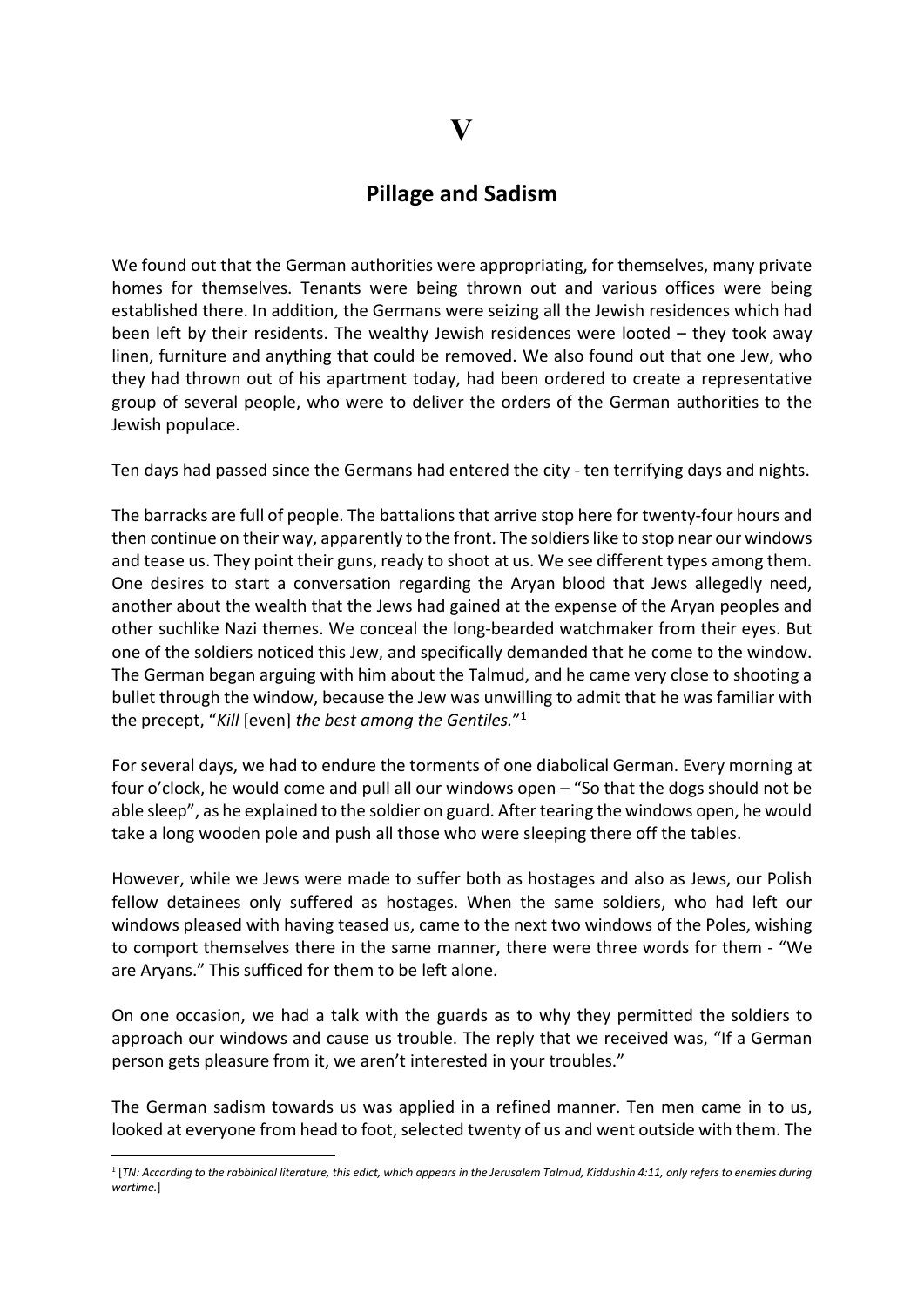soldiers at the window immediately informed us that we would already never see our comrades again. They would be shot, "because Jews are shooting at the military in town". We tried to convince ourselves that the soldiers, as usual, were just teasing - to torment us. However, when several hours had passed and our friends had not returned, the soldiers' words began to drill into our brains. A father, who was there with a son who had been taken with the group, suffered terribly. He did not take his eyes off the door - perhaps the people would return. Dr Wider, who was imprisoned together with us, had had his brother taken away - he, too, was in deep despair.

All of us went about the entire day tormented and as silent as mourners. It was only at around eleven o'clock at night that we heard noises from a distance, and our hearts started beating vigorously. Soon afterwards, we heard steps in our passageway and, finally, the door was opened and our comrades entered. The father was beside himself with joy, as was the doctor whose brother had been returned to him, All the rest of us also breathed more freely.

Immediately, our friends began telling us what had happened to them. When they were taken away in the morning, they were taken to a stall, where each received a spade with which to dig. They were then led through the city to the Christian cemetery, where they were put in a row and ordered to dig a large pit. This led them to suspect that they might be digging a grave for themselves. The soldiers stood over them and pressed them to work quickly. The Polish overseer continuously measured the pit's depth.

When the work was finished, they were made to stand in a row on the edge of the pit. Some broke down and began begging the Germans to spare their lives. The soldiers ordered them to be quiet and to stand straight. They stood this way for quite a long while, which seemed like an eternity, while the soldiers stood a short way off behind them, testing their guns, from, time to time, firing shots into the air. They then told our comrades that this was the manner in which they would be shot, should anything bad happen to the Germans in the city.